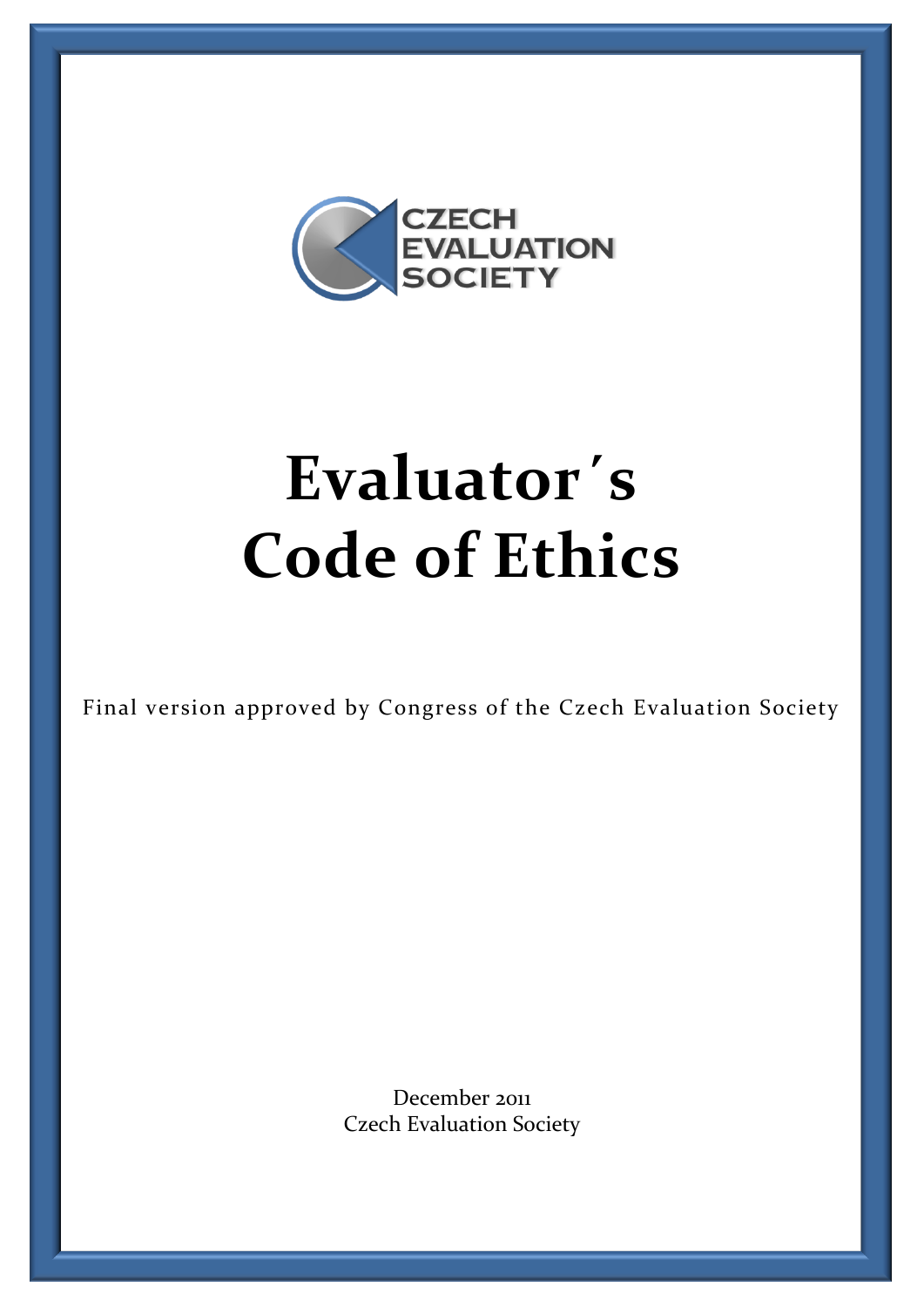

## **What is Evaluator´s Code of Ethics?**

Evaluator´s Code of Ethics aims are:

- to improve the prestige of evaluation
- increase its professional standards and ethics

Evaluator´s Code of Ethics has resulted from several months of discussions among evaluators and other stakeholders interested in evaluation within the Czech Evaluation Society. The draft of the Code was prepared by a working group and it was consulted during June to October 2011. Evaluator´s Code of Ethics was approved by Congress of the Czech Evaluation Society on 9th December 2011.

A masculine gender is used in this text, just for simplification and substitute the masculine and feminine gender.

**Code´s purpose is to claim allegiance to values that strengthen credibility and transparency of evaluations and evaluators in the Czech Republic and that are honored by evaluators in their professional practice. It is the task for every single evaluator to fulfil these values. Code of Ethics provides general framework for evaluation standards and other specific provisions.**

### **Preamble**

- Evaluator´s Code of Ethics expresses the will of us, the members of Czech Evaluation Society, to adopt binding moral rules for evaluation practice.
- We are convinced that, even after two decades of democracy in the Czech Republic, it is necessary to continue pointing-out that there are specific values and attitudes in human activities that need to be protected and promoted.
- We are convinced that, by defining evaluator´s ethical rules, we help the present and future generations of evaluators to think creatively, freely and impartially.
- We are convinced that scope and quality of evaluation standards reflect the ethical values of society in which these standards originate.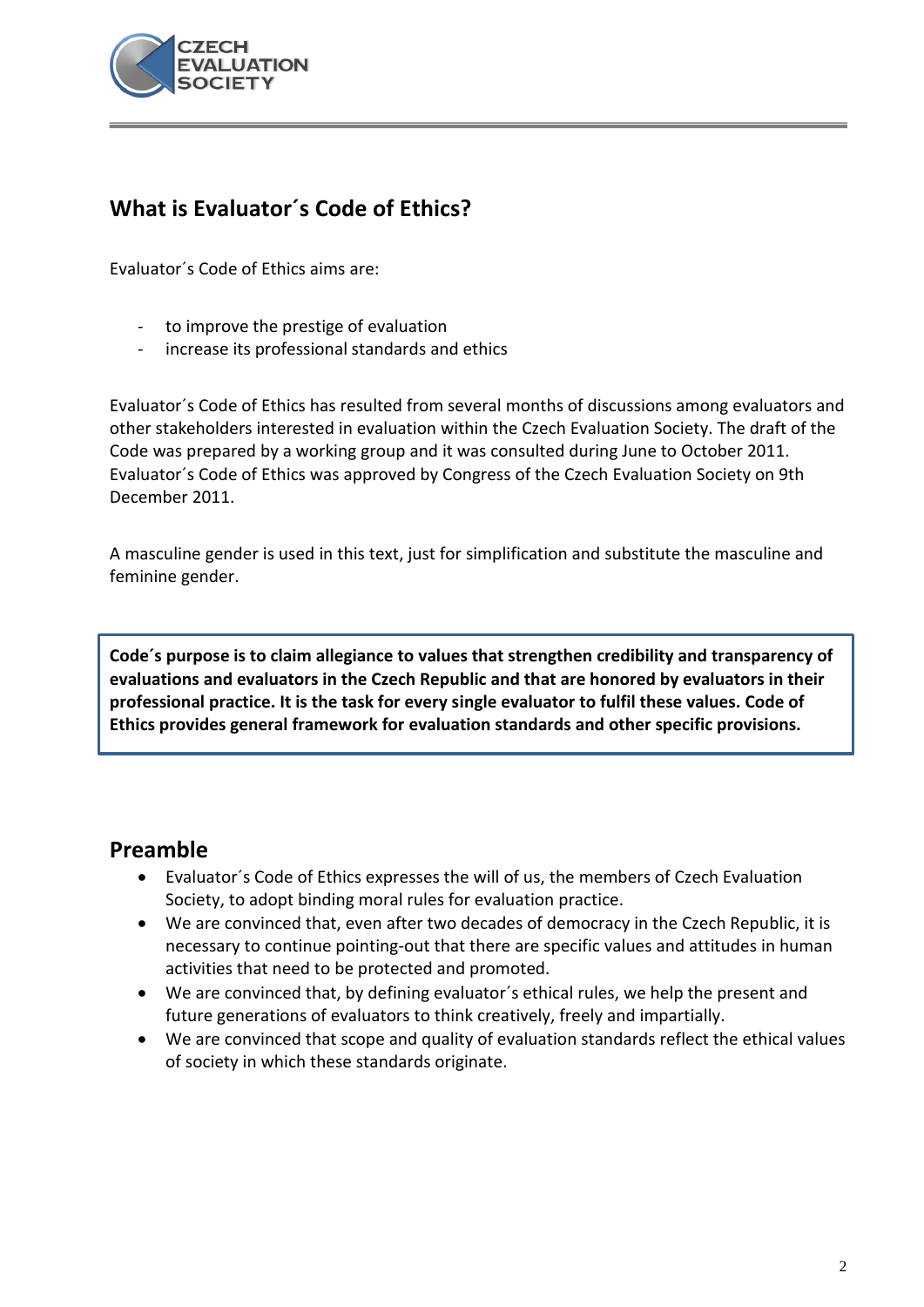

### **1. Expertise**

- **1.1** Evaluator shall conduct an evaluation objectively, independently and impartially. Evaluator shall act in a way which does not decrease the trust of clients, target groups and the general public in independence and impartiality of evaluation.
- **1.2** Evaluator shall use procedures which are legitimated and respected in terms of methodology and shall take into account evaluation standards and other professional recommendations.
- **1.3** Evaluator shall distinguish in written documents and verbal presentations the conclusions based on empirical data and their analysis from interpretations derived from past experience and practice.
- **1.4** Evaluator shall enhance the expertise and develop the knowledge and skills by taking part in training courses, conferences, through cooperation with other evaluators and by self-study.
- **1.5** Evaluator shall respect and honor the right of users and colleagues to express a different opinion. Evaluator shall respect the right of stakeholders to comment the evaluation findings and conclusions.
- **1.6** Evaluator shall inform the client about the limits of an evaluation concerning its scope, price and proposed procedures.

### **2. Integrity**

- **2.1** Evaluator shall inform the client about the possible conflict of interests and when conducted evaluation might therefore be accused of prejudiced.
- **2.2** Evaluator shall strive for maximum transparency of evaluation. He shall reject partial or misleading interpretations of evaluation findings.
- **2.3** Evaluator shall be aware and respect the different cultural and social environments. Evaluator shall be sensitive to different cultures, their traditions and values.
- **2.4** Evaluator shall pay special attention to issues of discrimination and equal opportunities in accordance with the Universal Declaration of Human Rights of the UN.
- **2.5** Evaluator shall not disclose the respondents´ personal data and when working with these data, shall preserve their confidentiality.
- **2.6** Evaluator shall be aware that evaluation does not aim at evaluating performance of the given individuals.
- **2.7** Evaluator shall neither require nor accept gifts, services or other benefits that could influence the results of evaluation or its credibility.